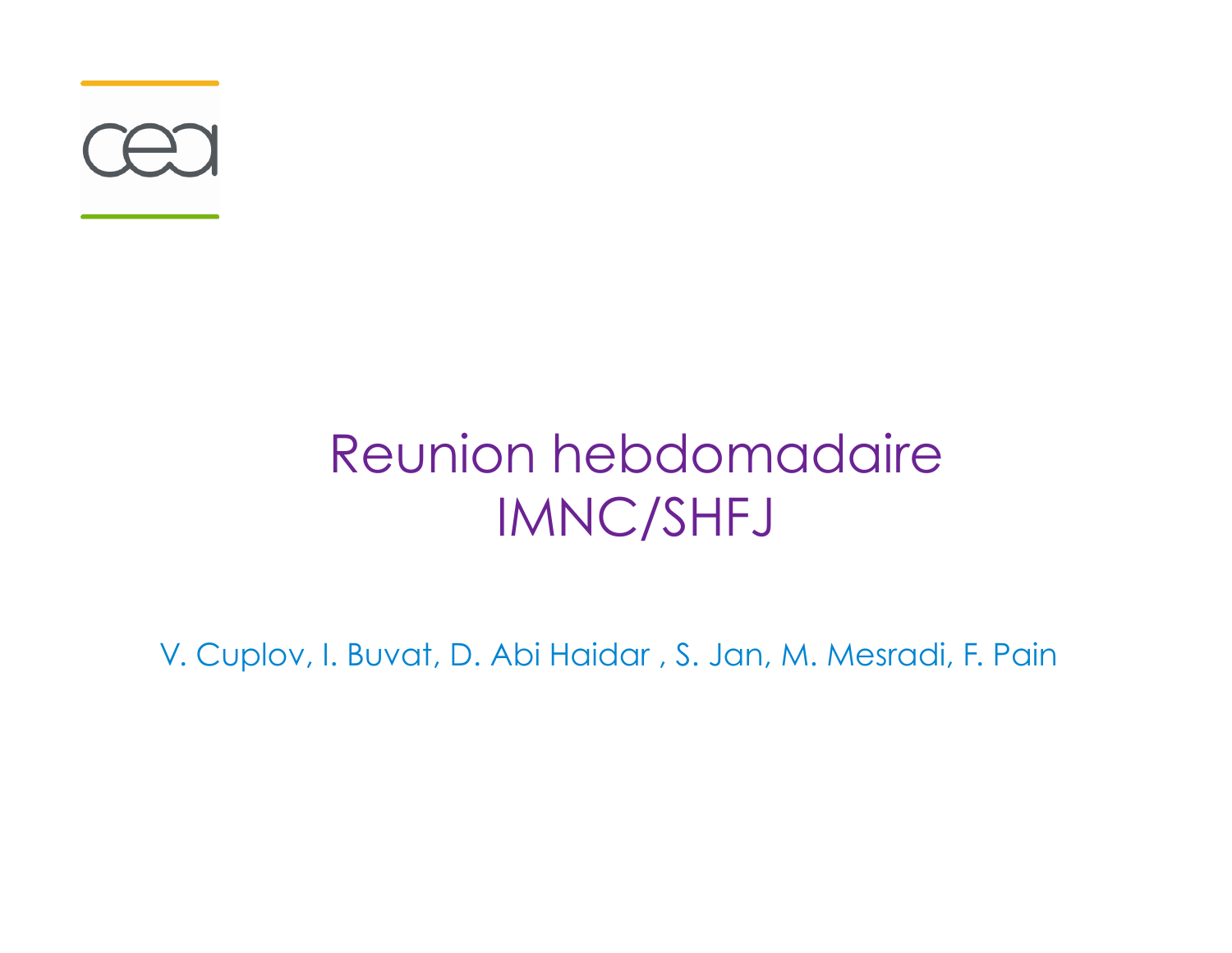## Validation of the Optical Module using a Reference Optical Phantom

Available at IMNC



(National Optics Institute)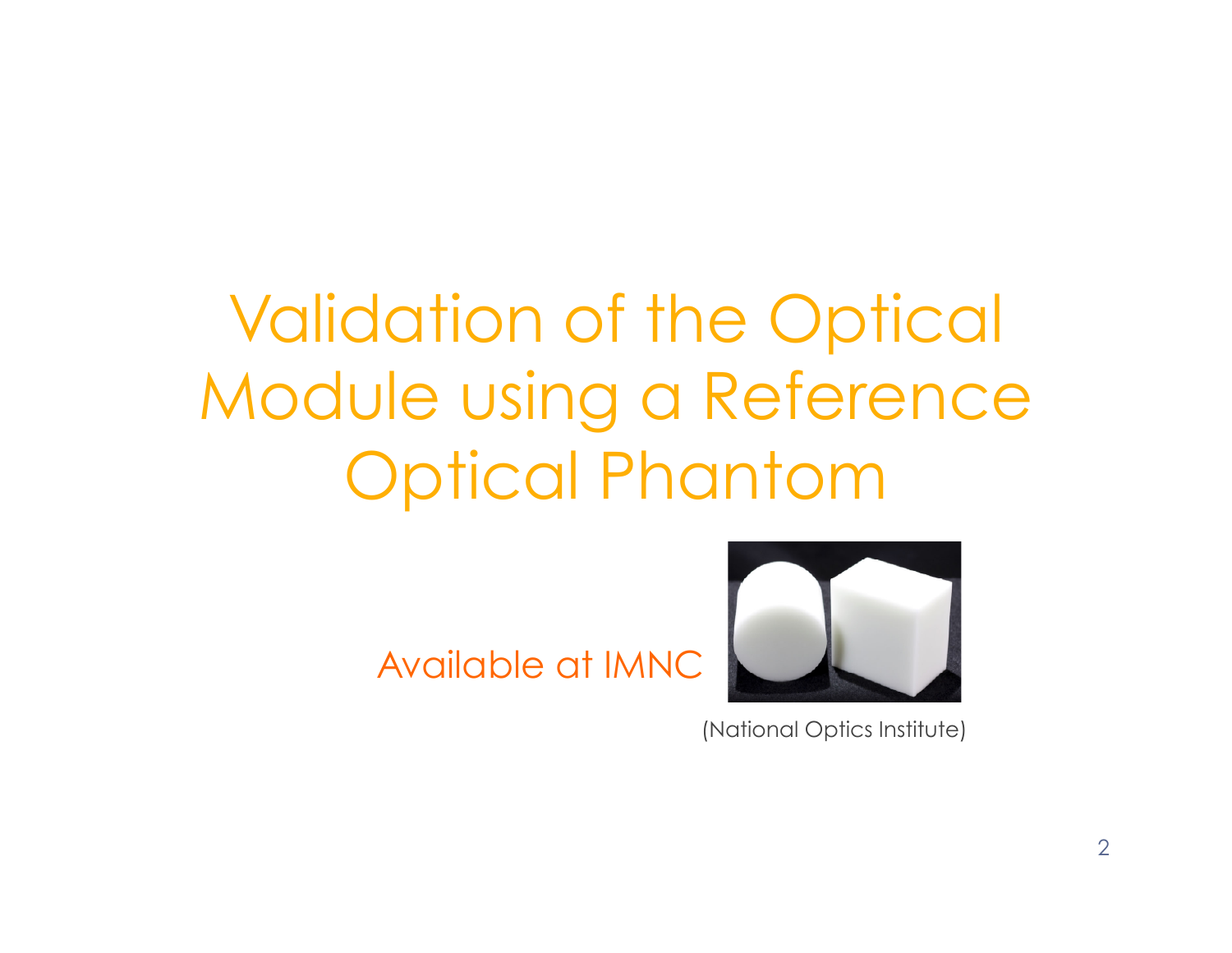# Preliminary benchmark

(was discussed last week at IMNC)

Biomimic phantom characterization:  $RINDER = 1.521$  and anisotropie = 0.62  $\lambda$  = 530 nm (E<sub>y</sub> = 2.34 eV) L<sub>A</sub> = 0.847 cm L<sub>S</sub> = 0.0113 cm  $\lambda$  = 630 nm (E<sub>y</sub> = 1.97 eV) L<sub>A</sub> = 0.926 cm L<sub>S</sub> = 0.0104cm

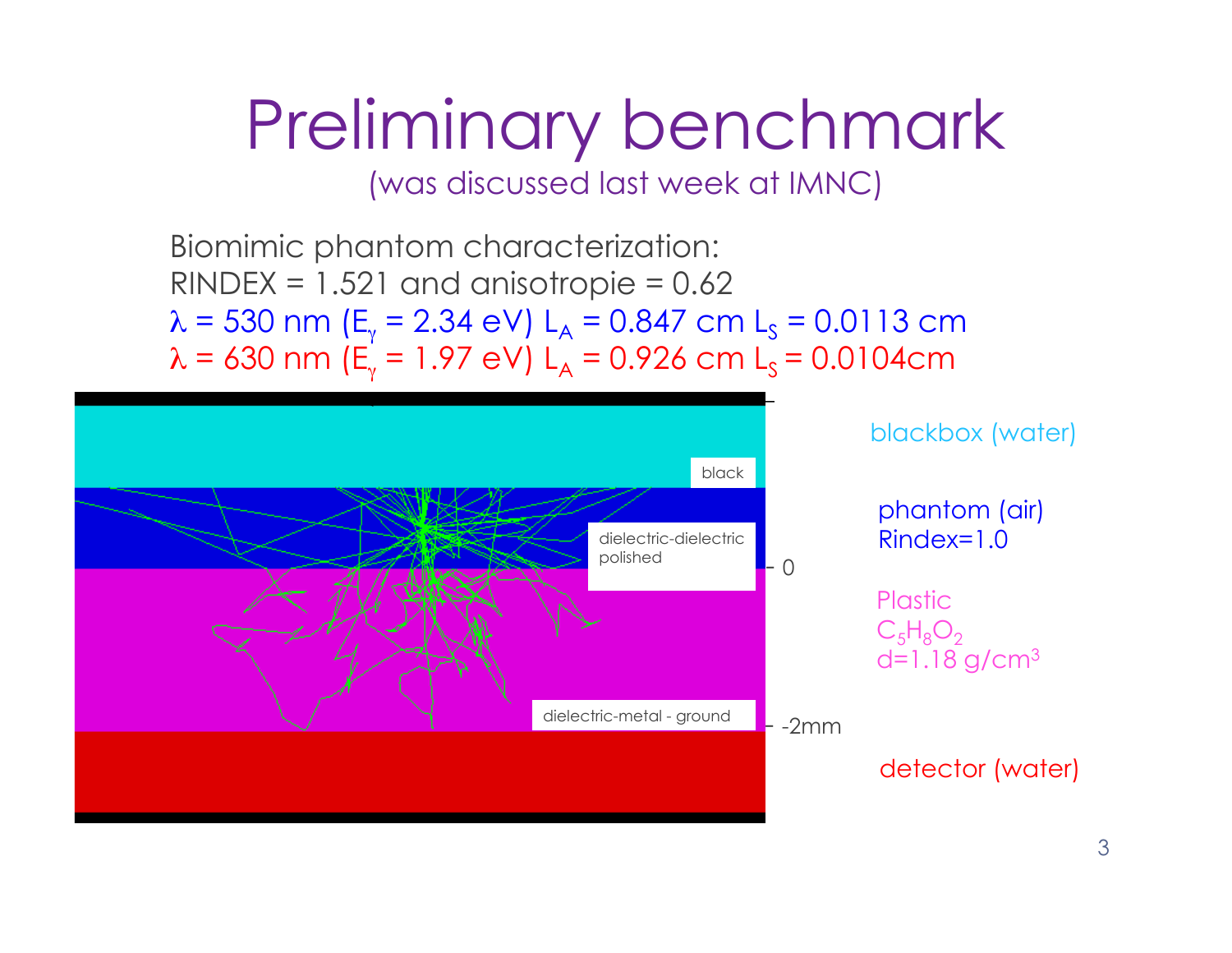## « Very » Preliminary Results



*Some information are still needed from vendor:* 

• *chemical formula of the biomimic phantom*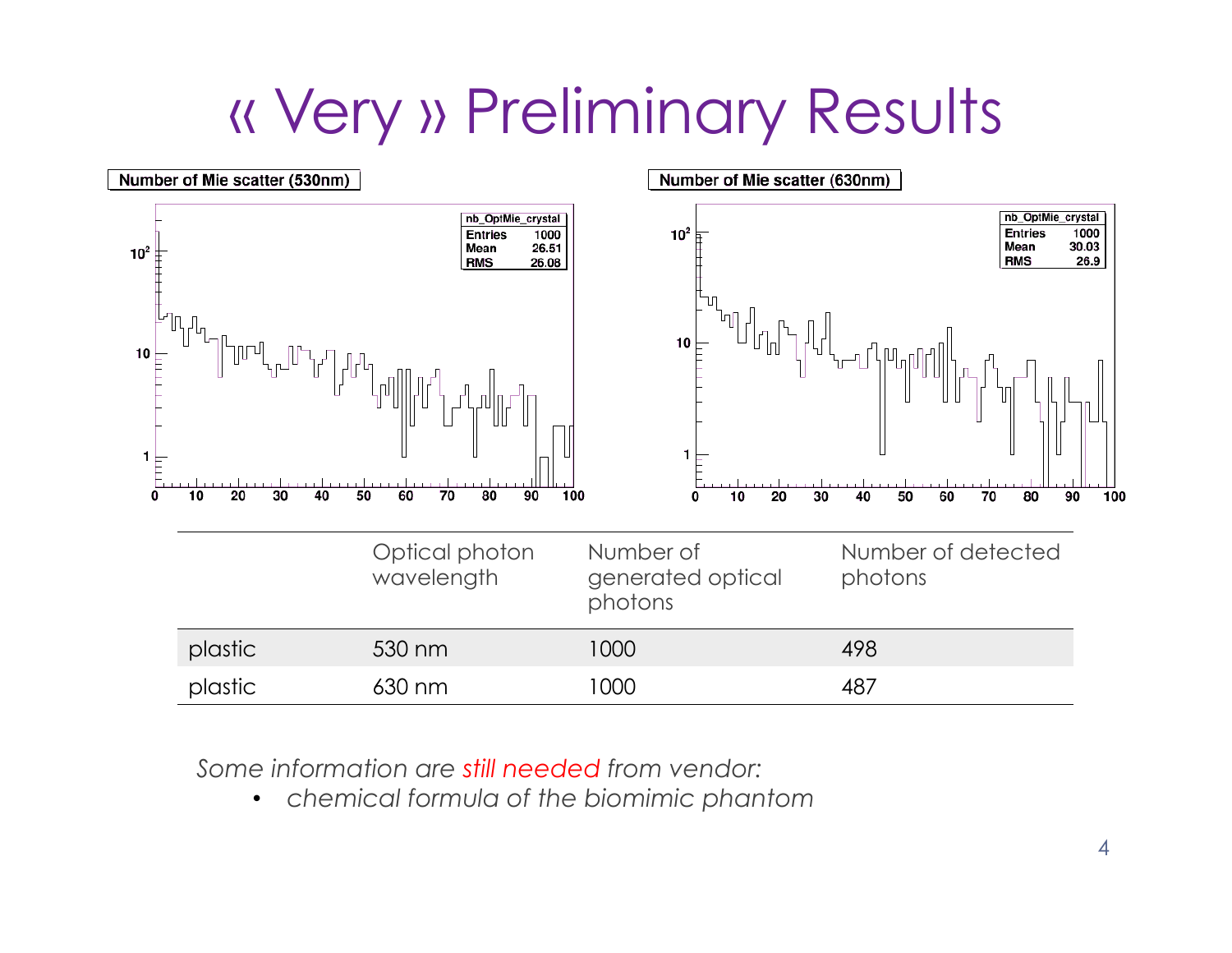## Next Step

Update previous table with more basic materials (Water, Blood…)

\* Inputs: density, chemical formula, Absorption/Scattering lengths, material anisotropy, Reflectivity…



and scattering angle.

Update output Root file with Boundary status



Mie Scattering calculator

Water molecule diameter 0.000275 µm Hemoglobin diameter 0.0055 µm

- 1: Fresnel refraction
- 2: Fresnel reflection
- 3: Total internal reflection
- 4: Lambertian reflection
- 5: Lobe reflection
- 6: Spike reflection
- 7: Backscattering
- 8: Absorption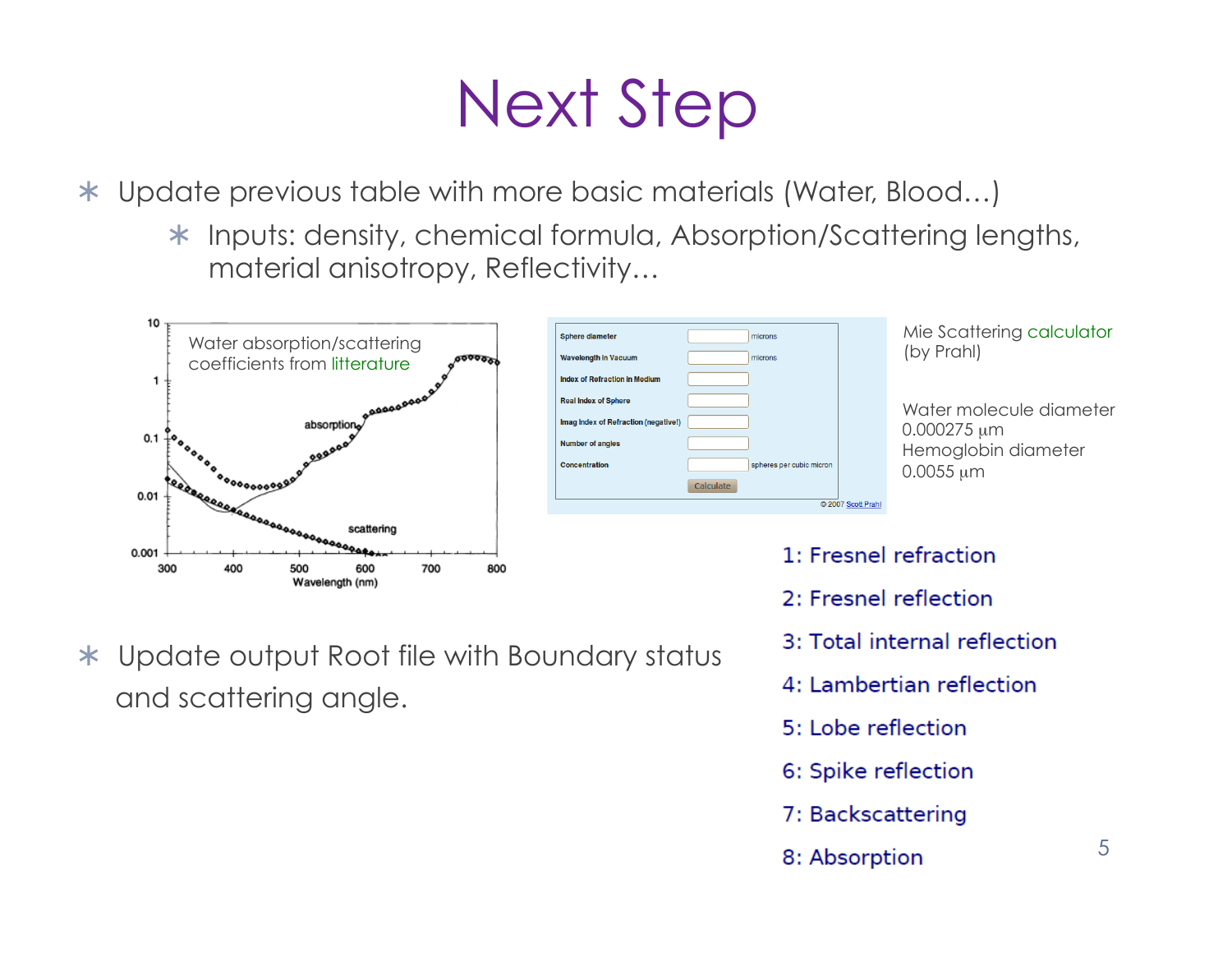Reunion @ IMNC

Vendredi 3 Fevrier 2012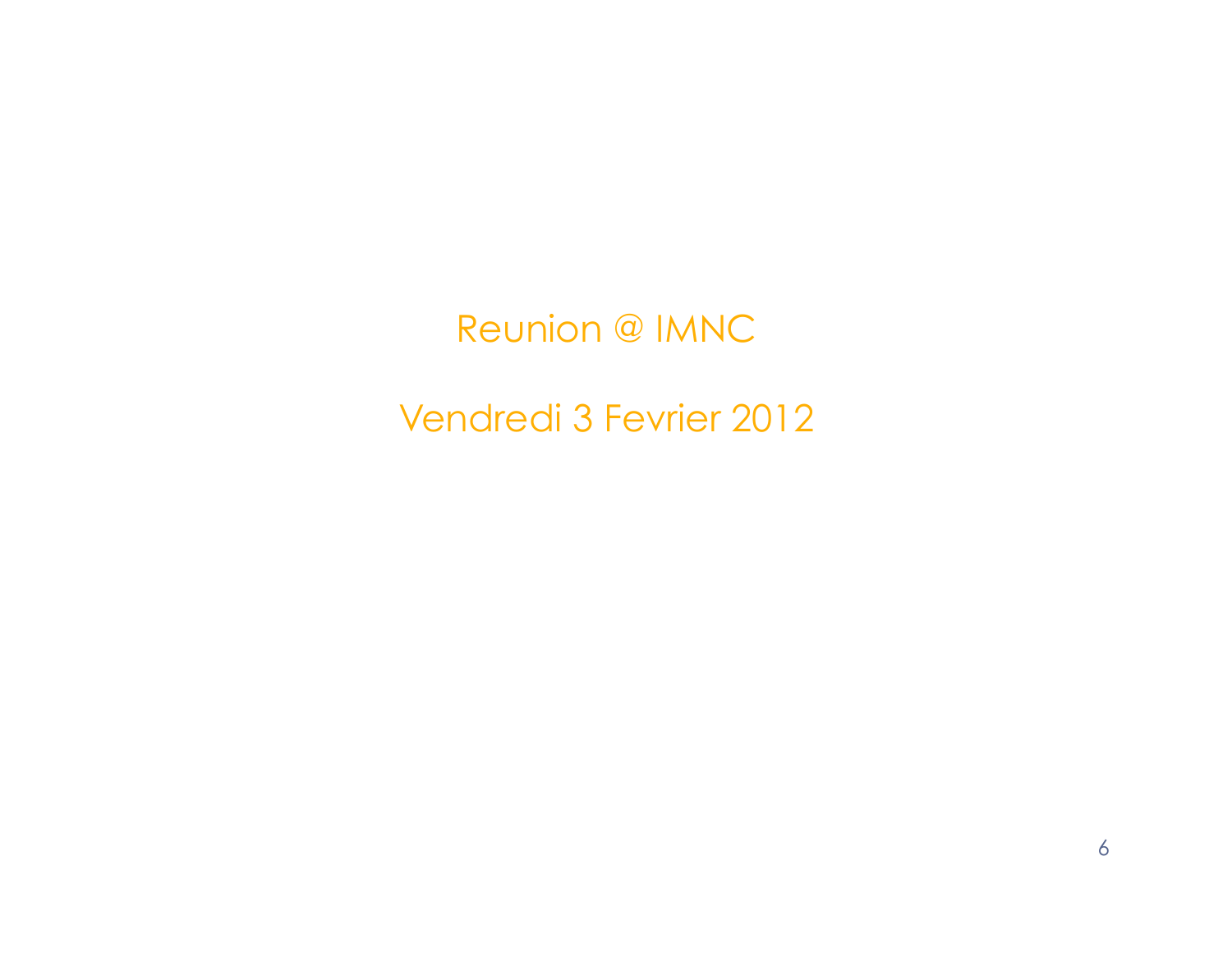## Common IMNC/SHFJ benchmark

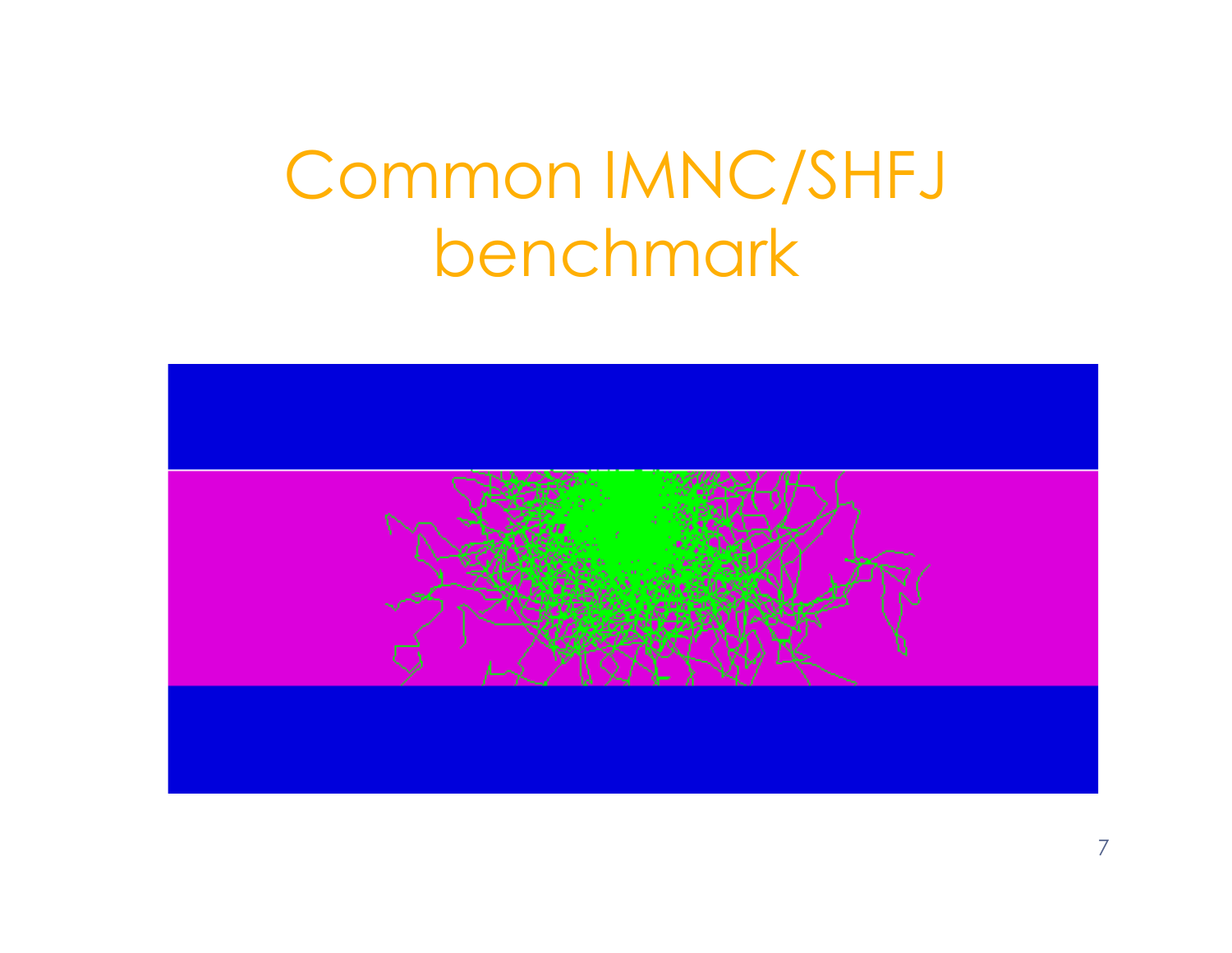| Source position<br>$(\mu m)$ | <b>Transmitted</b> |        |                   | <b>Retro-Diffused</b>             |                         | <b>Absorbed</b> |   |
|------------------------------|--------------------|--------|-------------------|-----------------------------------|-------------------------|-----------------|---|
|                              | 530 <sub>nm</sub>  | 630nm  | 530 <sub>nm</sub> | 630nm                             | $530$ nm                | 630nm           |   |
| 990                          | 8.53%              | 8.08%  | 56.98%            | 59.52%                            | 34.49%                  | 32.40%          |   |
| 980                          | 8.53%              | 8.09%  | 55.94%            | 59.11%                            | 35.53%                  | 32.79%          |   |
| 950                          | 9.24%              | 8.89%  | 54.33%            | 56.08%                            | 36.43%                  | 35.03%          |   |
| 900                          | 10.51%             | 10.22% | 51.11%            | 53.00%                            | 38.38%                  | 36.78%          |   |
| 700                          | 14.80%             | 14.12% | 40.39%            | 42.57%                            | $\%$<br>$\partial_{ij}$ | 43.31%          |   |
| 500                          |                    |        |                   |                                   | $+0.99\%$               | 47.96%          |   |
| 250                          |                    |        |                   | that was with an anisotropy of 0. | 49.94%                  | 48.48%          |   |
| $\overline{0}$               |                    |        |                   |                                   | 47.32%                  | 47.34%          |   |
| $-250$                       |                    |        |                   |                                   | 42.33%                  | 40.30%          |   |
| $-500$                       |                    |        |                   |                                   | 30.67%                  | 29.79%          |   |
| $-700$                       | $\odot$            |        |                   |                                   | 18.38%                  | 18.51%          |   |
| $-900$                       | 94.25%             | 93.49% | 0.87%             | 1.02%                             | 4.88%                   | 5.49%           |   |
| $-950$                       | 97.19%             | 97.21% | 0.28%             | 0.47%                             | 2.53%                   | 2.32%           |   |
| $-980$                       | 99.02%             | 98.97% | 0.09%             | 0.12%                             | 0.89%                   | 0.91%           |   |
| $-990$                       | 99.37%             | 99.48% | 0.06%             | 0.08%                             | 0.57%                   | 0.44%           | 8 |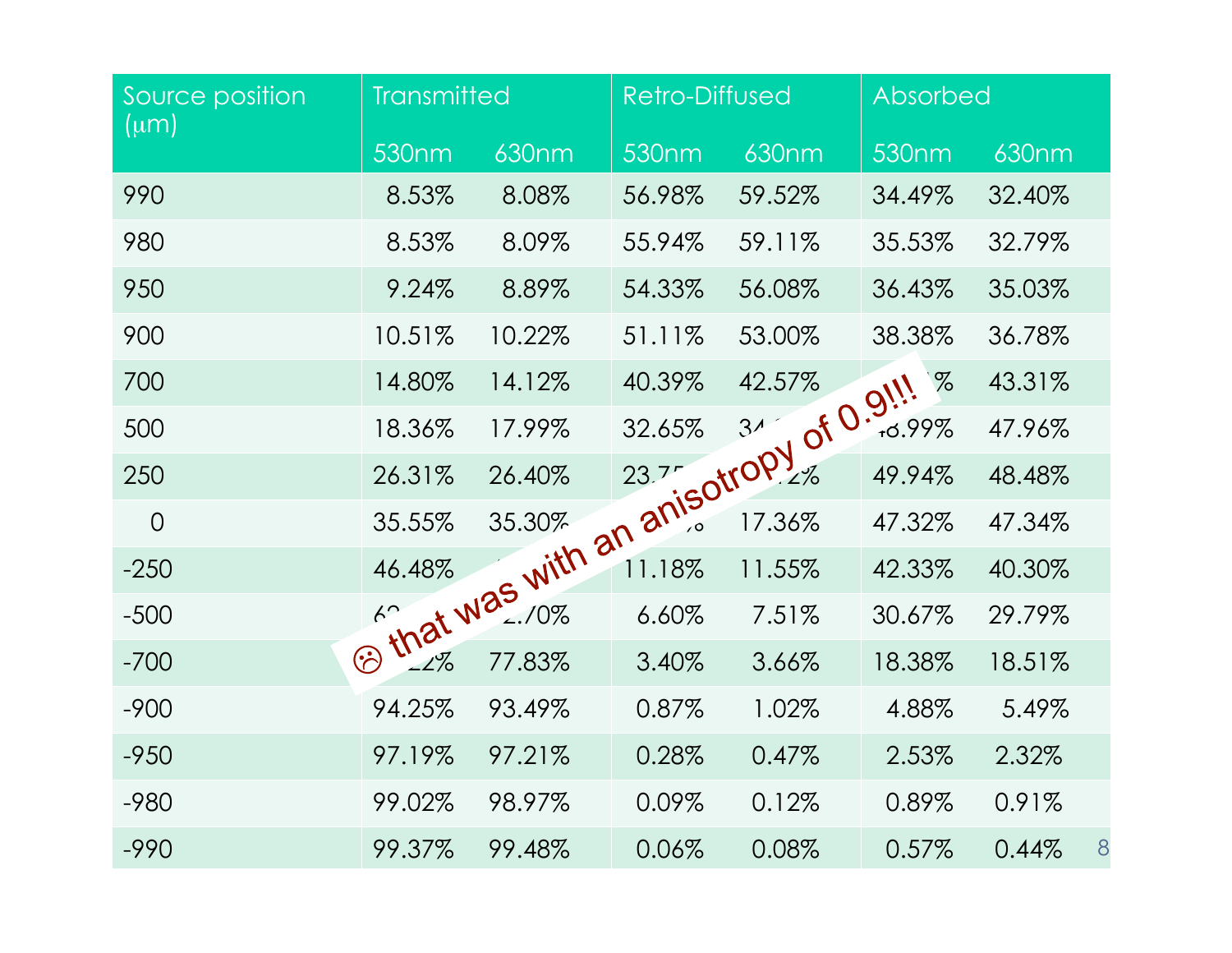

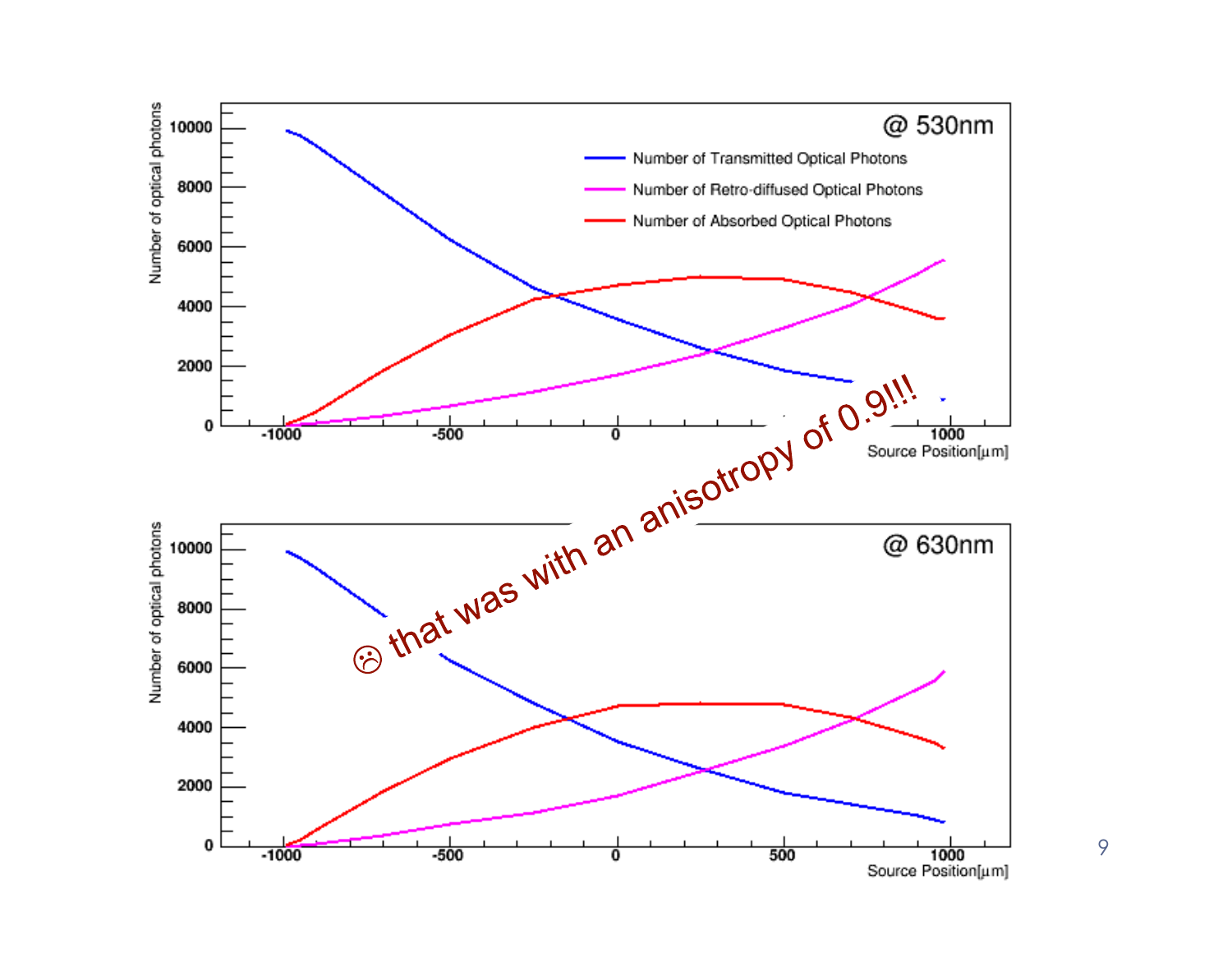#### CPU time

| <b>Number of Events</b> | <b>Gate CPU time (s)</b> |  |  |
|-------------------------|--------------------------|--|--|
| 1000                    | 2.82                     |  |  |
| 3000                    | 8.31                     |  |  |
| 5000                    | 14.50                    |  |  |
| 10000                   | 28.10                    |  |  |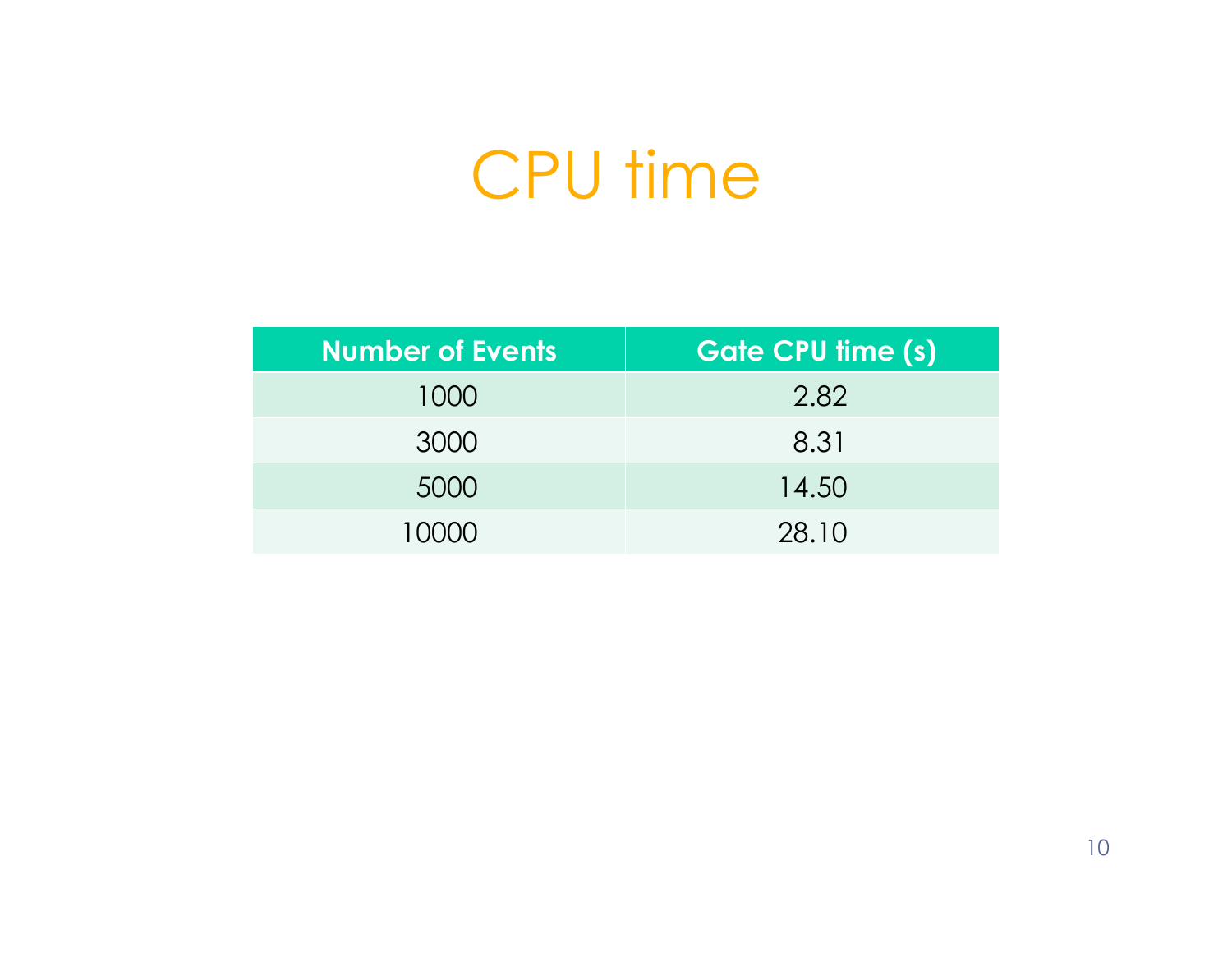Reunion @ IMNC

Vendredi 10 Fevrier 2012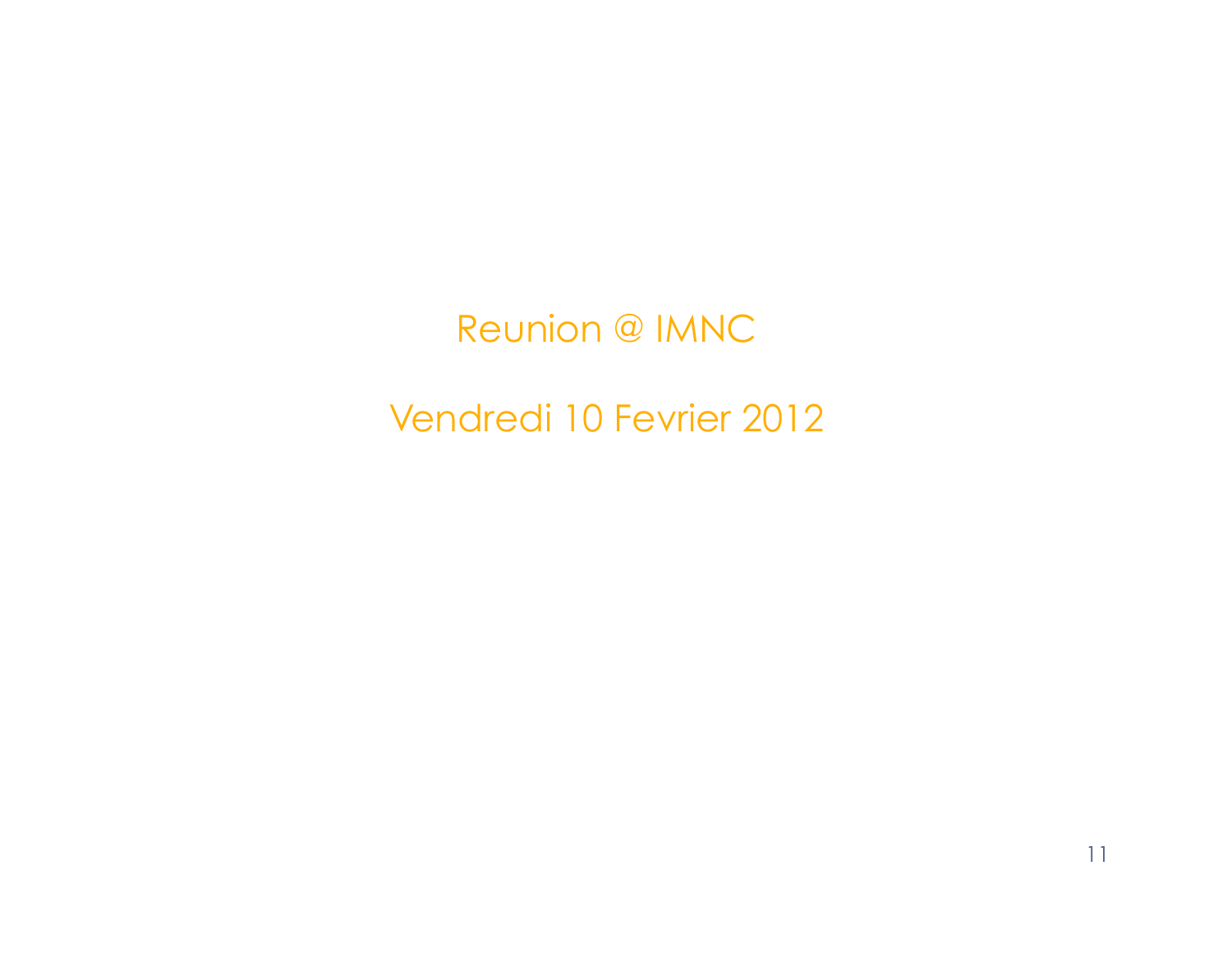## Comparaison Gate/MCML



Phantom thickness set to 750µm. We vary the source position.

Photon source at -10µm from the phantom surface. We vary the phantom thickness.  $_{12}$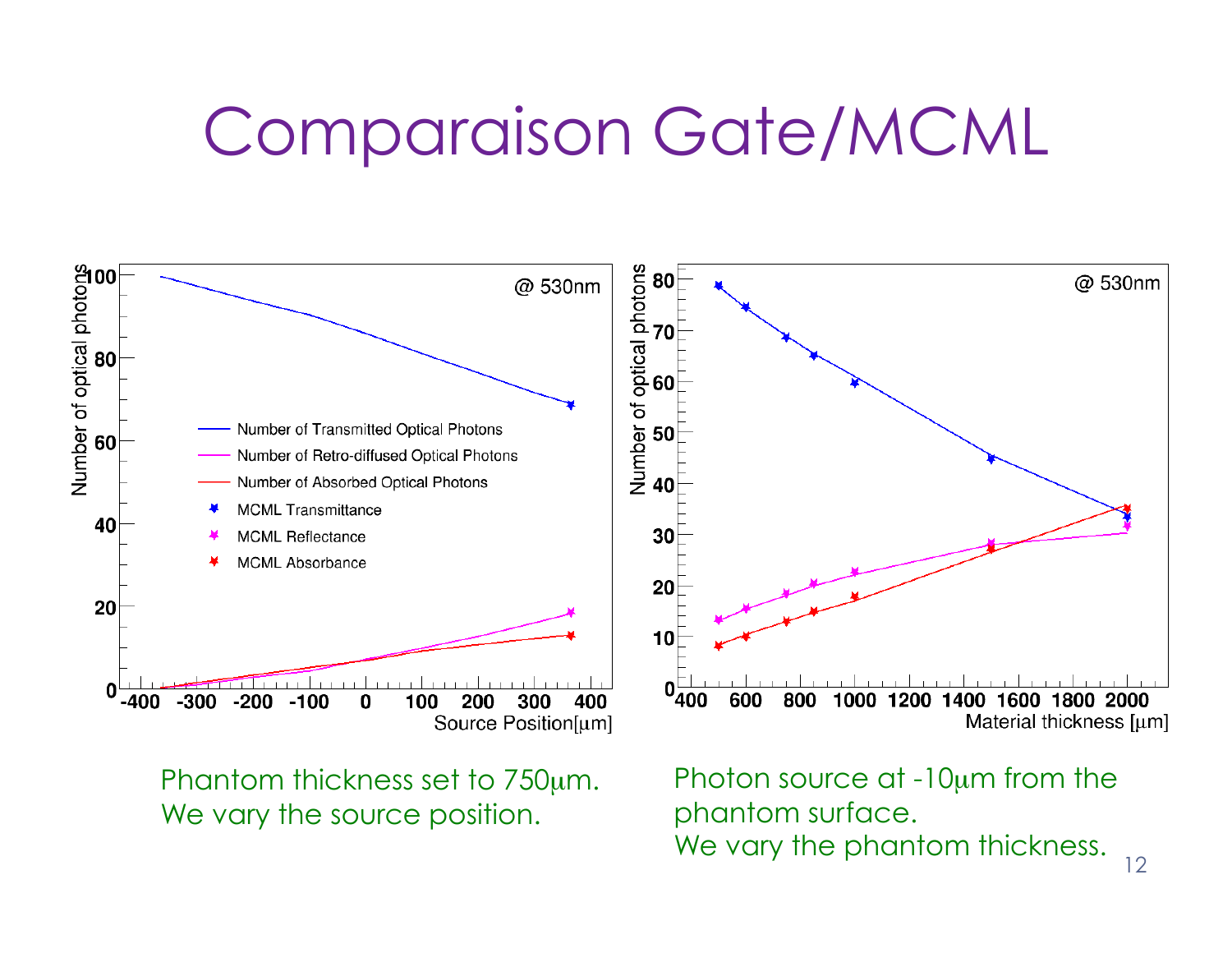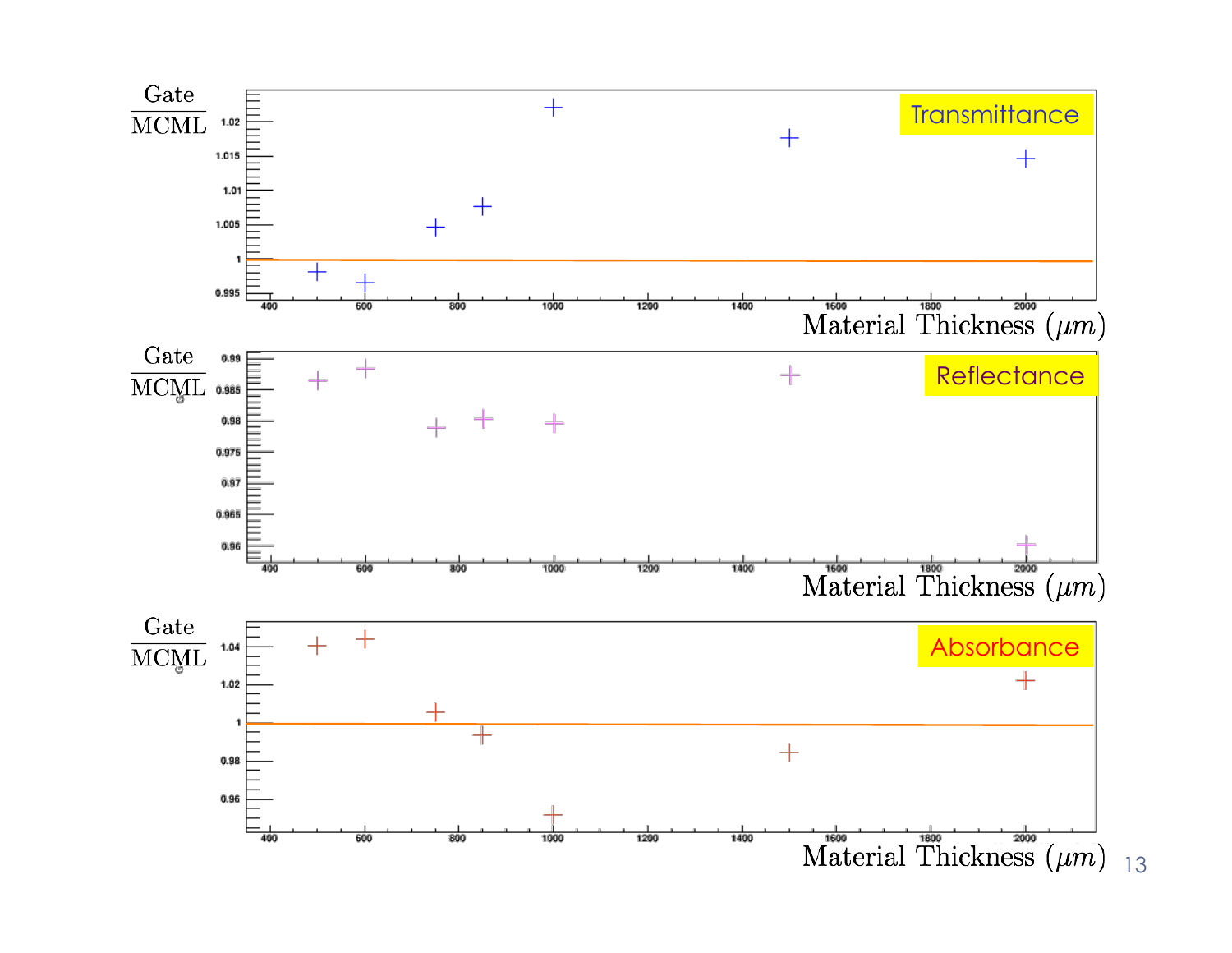#### Reunion @ IMNC

#### Vendredi 17 Fevrier 2012